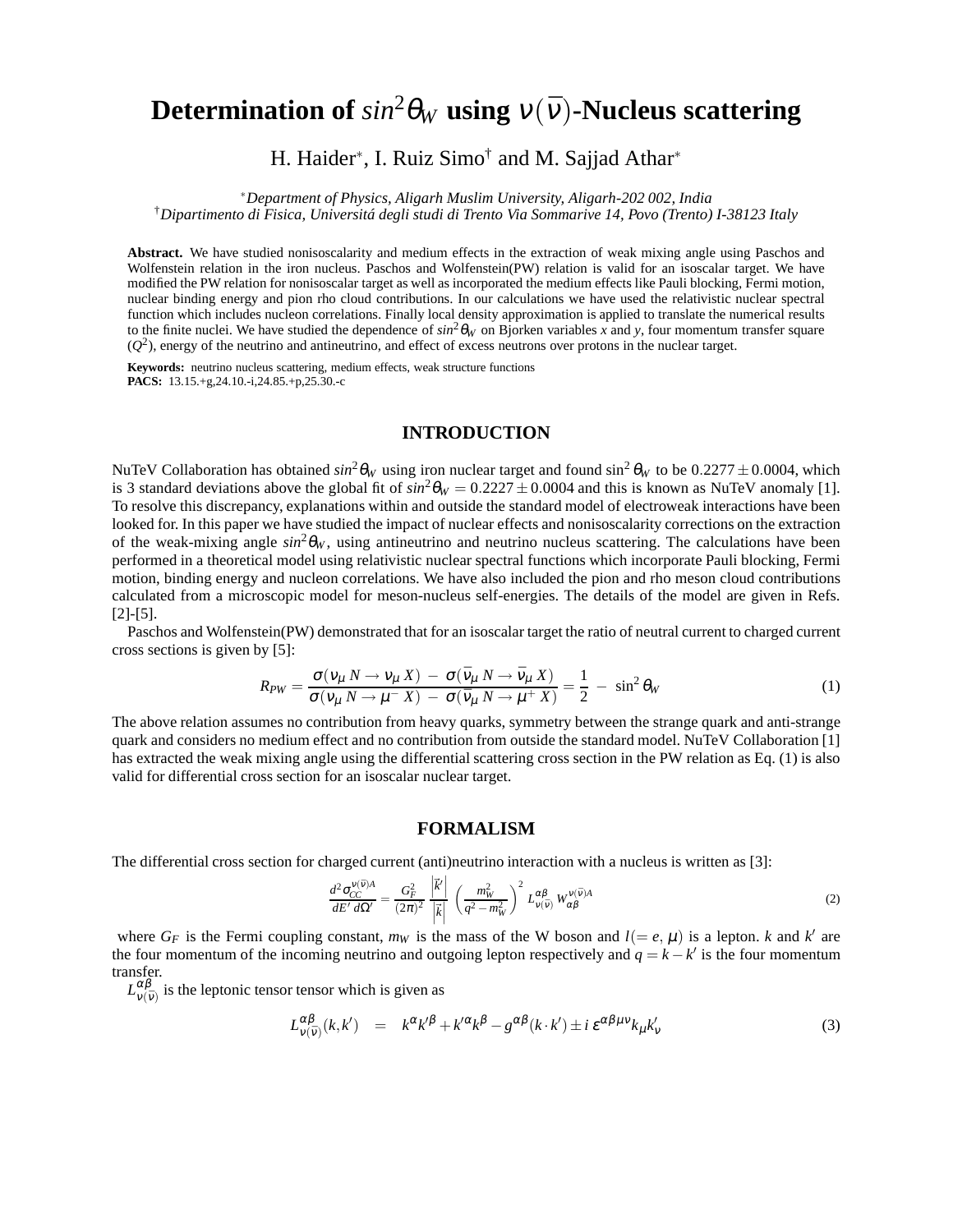where plus sign is for antineutrino and minus sign is for neutrino.

In the local-density approximation the nuclear hadronic tensor  $W_{\alpha}^{\nu(\bar{\nu})A}$  $\alpha \beta$  can be written as a convolution of the nucleonic hadronic tensor with the hole spectral function. For a  $N \neq Z$  nucleus like <sup>56</sup>*Fe*, we have considered separate distributions of Fermi sea for protons and neutrons[4]:

$$
W_{\alpha\beta}^{\nu(\bar{\nu})A} = 2\left\langle \int_{-\infty}^{\mu_p} dp^0 S_h^p(p^0, \mathbf{p}, k_{F,p}) W_{\alpha\beta}^{\nu(\bar{\nu})p} \right\rangle + \left\langle 2 \int_{-\infty}^{\mu_n} dp^0 S_h^n(p^0, \mathbf{p}, k_{F,n}) W_{\alpha\beta}^{\nu(\bar{\nu})n} \right\rangle, \tag{4}
$$

*S p*  $h$ <sup>*h*</sup> and  $S_h^n$  are the two different spectral functions, each one of them normalized to the number of protons or neutrons in the nuclear target and are functions of Fermi momentum of protons and neutrons respectively which are given by  $k_{F,p} = \frac{3\pi^2 \rho_p}{3}$  and  $k_{F,n} = \frac{3\pi^2 \rho_n}{3}$  and

$$
\langle \ \rangle = \int d^3r \int \frac{d^3p}{(2\pi)^3} \frac{M}{E(\vec{p})} \dots
$$

PW ratio for nonisoscalar nucleus( $R_{NI}^{PW}$ ) in our model may be written in terms of PW ratio for the isoscalar nucleus( $R_I^{PW}$ ) and the correction due to nonisoscalarity( $\delta R$ ) [5]:

$$
R_{NI}^{PW} = R_I^{PW} + \delta R = \frac{1}{2} - \sin^2 \theta_W + \delta R \tag{5}
$$

where

$$
\delta R = \delta R_1 + \delta R_2 + \delta R_3 \tag{6}
$$

with

$$
\delta R_1 = \frac{1}{D} \frac{1}{3} \sin^2 \theta_w \times \left\langle \frac{\delta}{2V} \frac{\pi^2}{k_F^2} \int_{-\infty}^{\mu} dp^0 \, \frac{\partial S_h(p^0, \vec{p}, k)}{\partial k} \Big|_{k=k_F} \frac{2}{\gamma} \frac{p_0 \gamma - p_z}{p_0 - p_z \gamma} (u_v - d_v) \right\rangle, \tag{7}
$$

$$
\delta R_2 = -\left(\frac{1}{2} - \sin^2\theta_W\right) \frac{y}{2-y} \frac{1}{D} \left\langle \frac{\delta}{2V} \frac{\pi^2}{k_F^2} \int_{-\infty}^{\mu} dp^0 \frac{\partial S_h(p^0, \vec{p}, k)}{\partial k} \Big|_{k=k_F} \left[2 + \frac{p_x^2}{(p \cdot q)} 4x_N\right] (u_v - d_v) \right\rangle, \tag{8}
$$

$$
\delta R_3 = -\left(\frac{1}{2} - \sin^2\theta_W\right) \frac{1 - y - \frac{Mxy}{2E_v}}{xy\left(1 - \frac{y}{2}\right)} \frac{1}{D} \left\langle \frac{\delta}{2V} \frac{\pi^2}{k_F^2} \int_{-\infty}^{\mu} dp^0 \frac{\partial S_h(p^0, \vec{p}, k)}{\partial k} \Big|_{k = k_F} G x_N \left(u_v - d_v\right) \right\rangle, \tag{9}
$$

$$
G(p^{0}, \vec{p}) \equiv \frac{q^{0} \left[ q^{2} (\vec{p}^{2} + 2(p^{0})^{2} - p_{z}^{2}) - 2(q^{0})^{2} ((p^{0})^{2} + p_{z}^{2}) + 4p^{0} q^{0} p_{z} \sqrt{(q^{0})^{2} - q^{2}} \right]}{2M (q^{2} - (q^{0})^{2}) \cdot (p \cdot q)},
$$

$$
D = \left\langle \int_{-\infty}^{\mu} dp^{0} S_{h}(p^{0}, \vec{p}, k) \frac{2}{\gamma} \frac{p_{0} \gamma - p_{z}}{p_{0} - p_{z} \gamma} (u_{v} + d_{v}) \right\rangle,
$$

$$
\gamma = \frac{q_{z}}{q^{0}} = \left( 1 + \frac{4M^{2} x^{2}}{Q^{2}} \right)^{1/2}, \quad x_{N} = \frac{Q^{2}}{2(p^{0} q^{0} - p_{z} q_{z})}, \quad \frac{\delta}{V} = \frac{N - Z}{V} = \rho_{n}(r) - \rho_{p}(r) \text{ and}
$$

 $u_v$  and  $d_v$  are the up and down valence quark distributions respectively.  $E_v$  is the neutrino energy, M is the mass of nucleon. We have used Eqs. (7), (8), and (9) in Eq. (6) to obtain the nonisoscalar correction to the PW relation and then calculated  $sin^2\theta_W$  using Eq.(5).